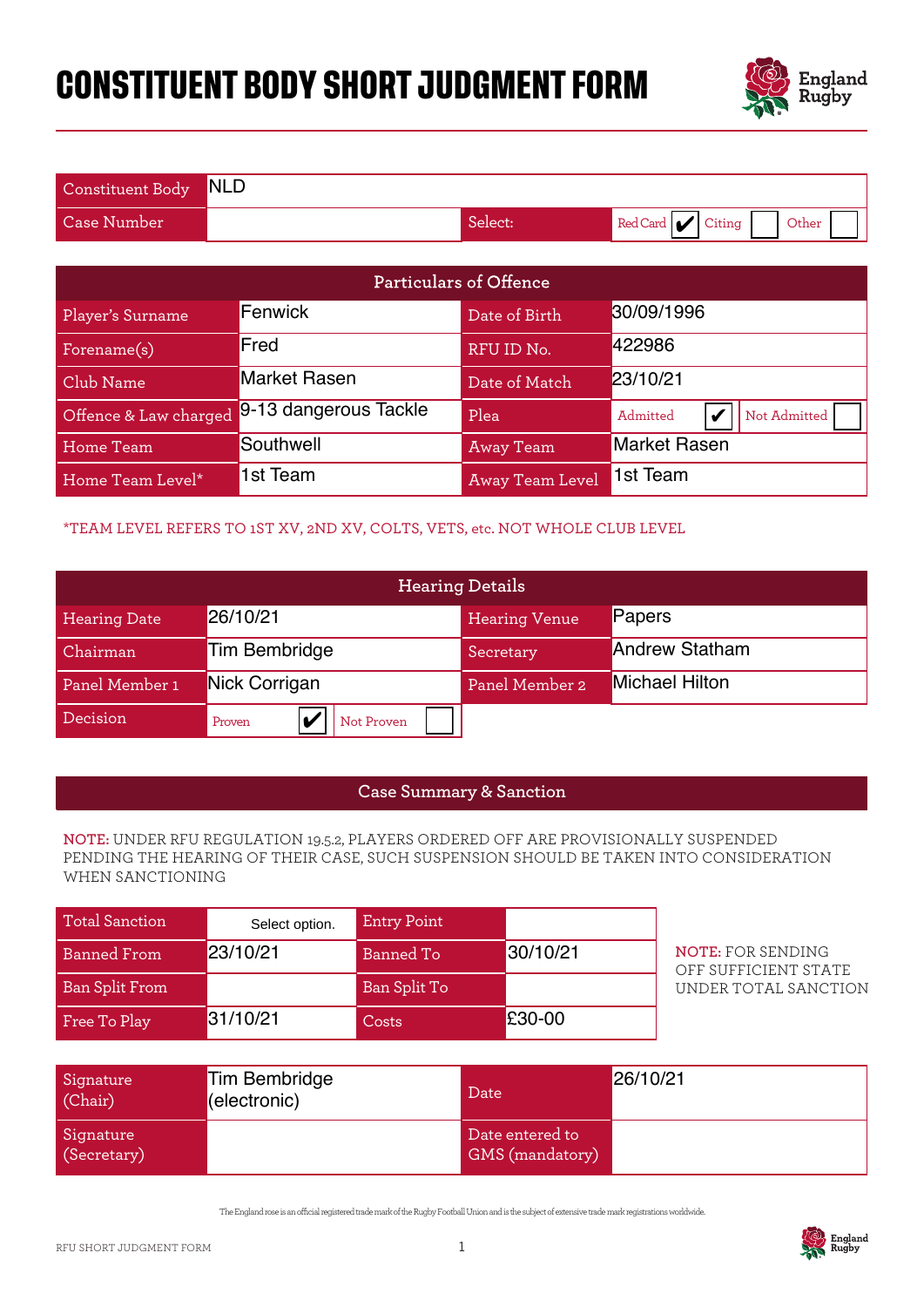| Assessment of Offence (Regulation 19.11.8)                                                                                                                                                  |                                               |                                                                                                                                   |  |                                                 |  |
|---------------------------------------------------------------------------------------------------------------------------------------------------------------------------------------------|-----------------------------------------------|-----------------------------------------------------------------------------------------------------------------------------------|--|-------------------------------------------------|--|
| PLEASE TICK APPROPRIATE BOX:                                                                                                                                                                | Intentional 19.11.8(a)                        |                                                                                                                                   |  | Reckless 19.11.8(b)                             |  |
| Nature of actions 19.11.8(c)                                                                                                                                                                | Existence of provocation 19.11.8(d)           |                                                                                                                                   |  |                                                 |  |
| Market Rasen 1 chased a kick realising the<br>player was in the air tried to duck under him but<br>his shoulder the 10's lower legs and flipped him<br>so he landed on his head and shouler |                                               | None N/A                                                                                                                          |  |                                                 |  |
| Whether player retaliated 19.11.8(e)                                                                                                                                                        |                                               | Self-defence 19.11.8(f)                                                                                                           |  |                                                 |  |
| IN/A                                                                                                                                                                                        |                                               | N/A                                                                                                                               |  |                                                 |  |
| Effect on victim $19.11.8(q)$                                                                                                                                                               |                                               | Effect on match 19.11.8(h)                                                                                                        |  |                                                 |  |
| Non, referee's report states uninjured and<br>continued to play on                                                                                                                          |                                               | Mkt Rasen played rest of game with 14 players<br>Score at time 17-3 final score 45-8 suggests a<br>possible effect on final score |  |                                                 |  |
| Vulnerability of victim 19.11.8(i)                                                                                                                                                          |                                               |                                                                                                                                   |  | Level of participation/premeditation 19.11.8(j) |  |
| Extremely vulnerable whilst in air                                                                                                                                                          |                                               | A true rugby accident no premeditation though<br>full participation in the incident                                               |  |                                                 |  |
| Conduct completed/attempted 19.11.8(k)                                                                                                                                                      | Other features of player's conduct 19.11.8(l) |                                                                                                                                   |  |                                                 |  |
| completed player copleted the actions albeit<br>accidentaly                                                                                                                                 |                                               | Ref's report states immediate remorse apology<br>given to victim and ref straight away and at<br>halftime                         |  |                                                 |  |
| Entry point number                                                                                                                                                                          |                                               |                                                                                                                                   |  |                                                 |  |
| Top End*                                                                                                                                                                                    | Mid-Range                                     | 2 weeks<br>Low End                                                                                                                |  |                                                 |  |

# **NOTE:** STATE NUMBER OF WEEKS OR MATCHES ENTRY POINT FOR OFFENCE

\*If top end, the Panel should identify an entry point between the top end and the maximum sanction (19.11.9) as set out in Appendix 2

In making the above assessment, the Panel should consider the RFU Practice Note as set out in Appendix 5 to Regulation 19. Significant weight should be given to RFU regulation 19.11.8(a), 19.11.8(h) and 19.11.8(i).

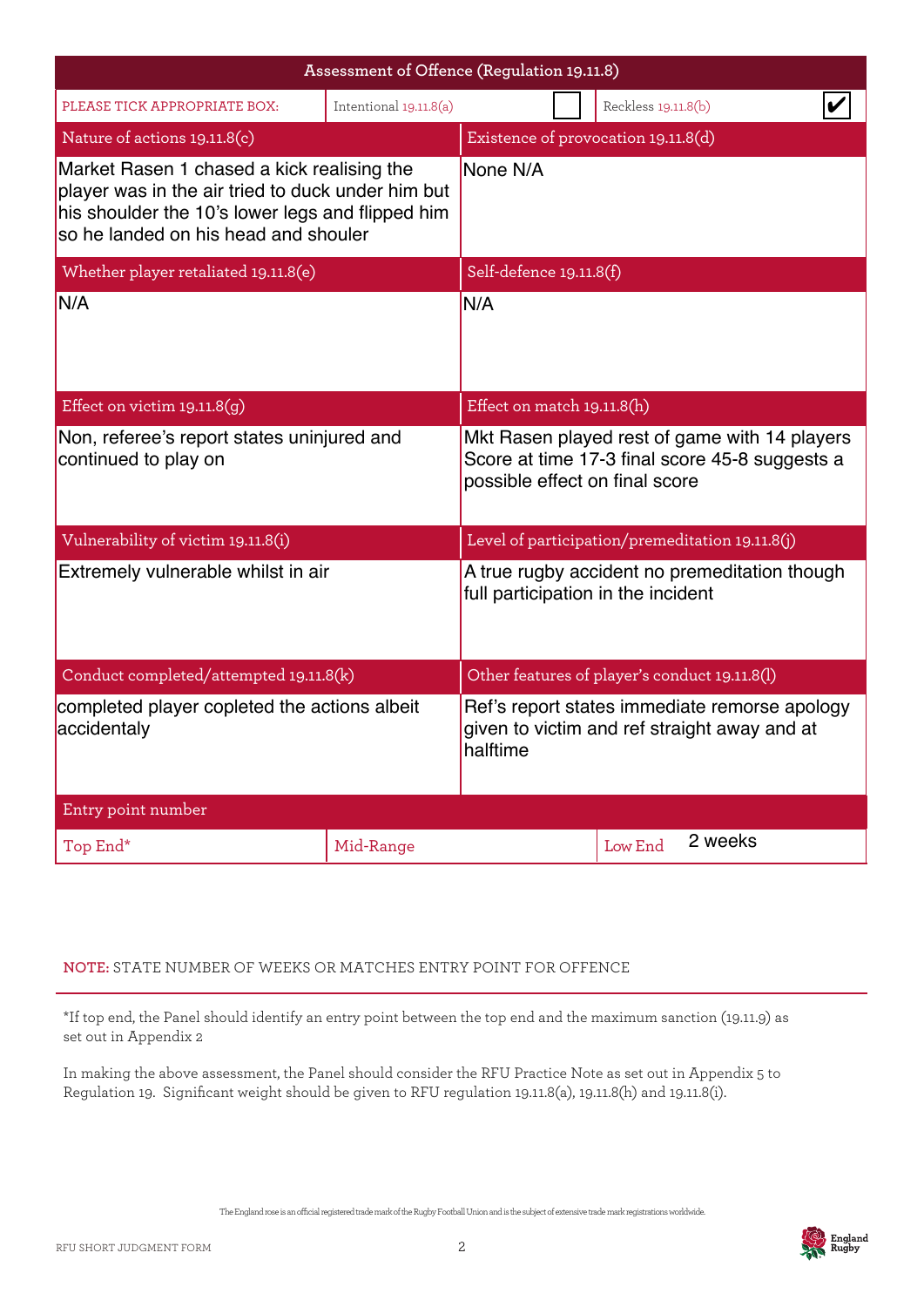| A rugby accident no intent present at all.<br>No injury victim played on with no effect victim managed to break his fall with his arm before<br>landing on neck and shoulder. Had that factor not been present it would have been mid level.<br>Immediate remorse and apology |                                                         |  |  |  |
|-------------------------------------------------------------------------------------------------------------------------------------------------------------------------------------------------------------------------------------------------------------------------------|---------------------------------------------------------|--|--|--|
|                                                                                                                                                                                                                                                                               | Mitigating Factors (Regulation 19.11.10)                |  |  |  |
| Acknowledgement of guilt 19.11.11(a)                                                                                                                                                                                                                                          | Player's disciplinary record/good character 19.11.11(b) |  |  |  |
| Immediate                                                                                                                                                                                                                                                                     | Excellent prior to this event                           |  |  |  |
| Youth & inexperience of player 19.11.11(c)                                                                                                                                                                                                                                    | Conduct prior to and at hearing 19.11.11(d)             |  |  |  |
| age 25 no further infomation as to experience so Excelent<br>assumed to have experience and this is<br>reflected in his remorse and appology.                                                                                                                                 |                                                         |  |  |  |
| Remorse & timing of remorse 19.11.11(e)                                                                                                                                                                                                                                       | Other off-field mitigation 19.11.11(f)                  |  |  |  |
| Immediate                                                                                                                                                                                                                                                                     | Non Stated nor required                                 |  |  |  |

| Number of weeks deducted: |  |
|---------------------------|--|
|---------------------------|--|

**NOTE:** SUBJECT TO REGULATION 19.11.13, A DISCIPLINARY PANEL CANNOT APPLY A GREATER REDUCTION THAN 50% OF THE RELEVANT ENTRY POINT SUSPENSION

The England rose is an ocial registered trade mark of the Rugby Football Union and is the subject of extensive trade mark registrations worldwide.